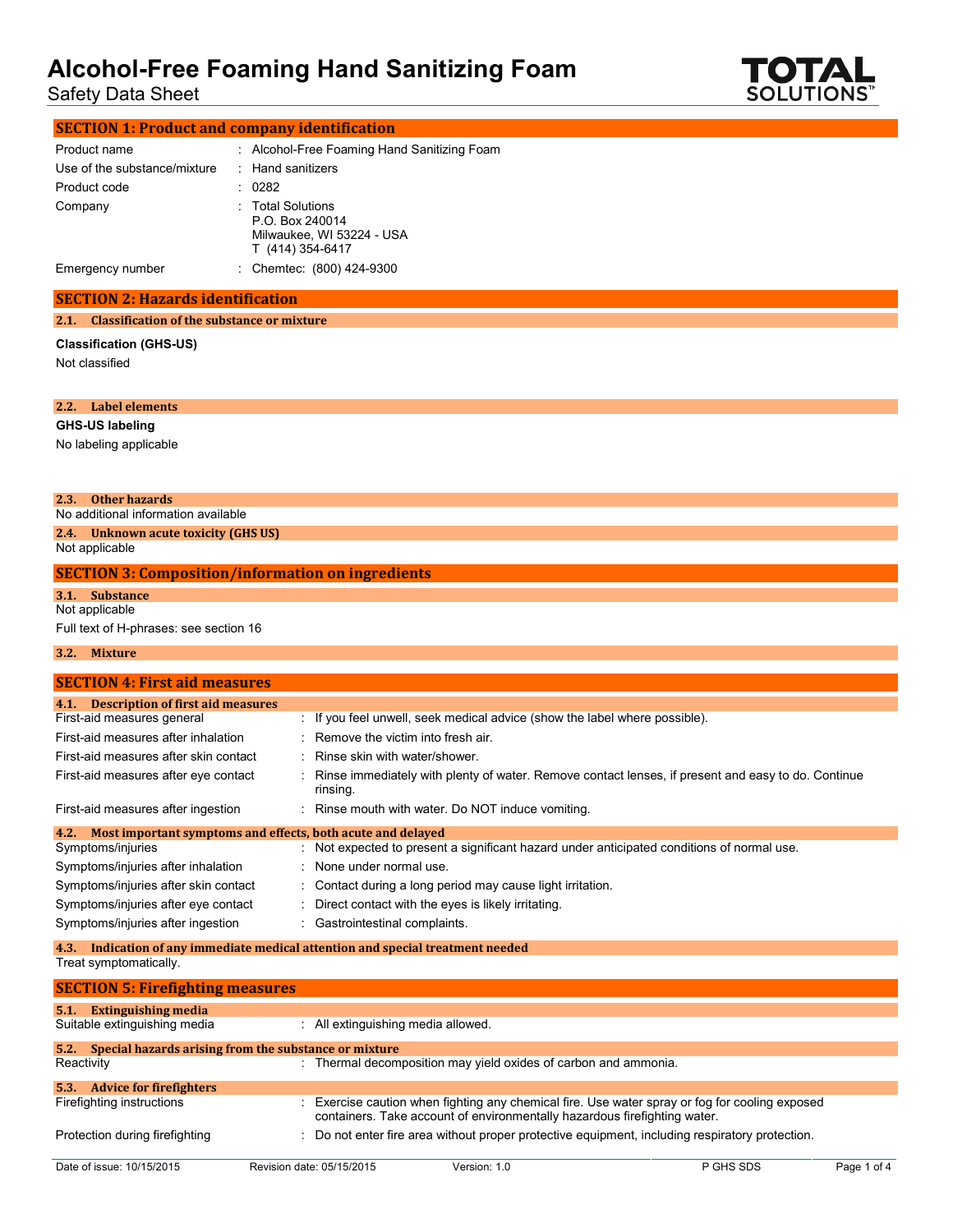Safety Data Sheet



| <b>SECTION 6: Accidental release measures</b>                                                |                                                                                                                                                                                                                                                                       |  |  |  |
|----------------------------------------------------------------------------------------------|-----------------------------------------------------------------------------------------------------------------------------------------------------------------------------------------------------------------------------------------------------------------------|--|--|--|
|                                                                                              |                                                                                                                                                                                                                                                                       |  |  |  |
| 6.1. Personal precautions, protective equipment and emergency procedures<br>General measures |                                                                                                                                                                                                                                                                       |  |  |  |
|                                                                                              | : Isolate from fire, if possible, without unnecessary risk.                                                                                                                                                                                                           |  |  |  |
| 6.1.1. For non-emergency personnel                                                           |                                                                                                                                                                                                                                                                       |  |  |  |
| Protective equipment                                                                         | : Protective goggles. Gloves. Protective clothing.                                                                                                                                                                                                                    |  |  |  |
| Emergency procedures                                                                         | Evacuate unnecessary personnel. Avoid contact with skin, eyes and clothing. Ventilate spillage area.                                                                                                                                                                  |  |  |  |
| 6.1.2. For emergency responders                                                              |                                                                                                                                                                                                                                                                       |  |  |  |
| Protective equipment                                                                         | Equip cleanup crew with proper protection.                                                                                                                                                                                                                            |  |  |  |
| Emergency procedures                                                                         | Stop leak if safe to do so. Stop release. Ventilate area.                                                                                                                                                                                                             |  |  |  |
| <b>6.2.</b> Environmental precautions                                                        |                                                                                                                                                                                                                                                                       |  |  |  |
| Avoid release to the environment. Prevent entry to sewers and public waters.                 |                                                                                                                                                                                                                                                                       |  |  |  |
| 6.3. Methods and material for containment and cleaning up                                    |                                                                                                                                                                                                                                                                       |  |  |  |
| For containment                                                                              | : Contain released substance, pump into suitable containers.                                                                                                                                                                                                          |  |  |  |
| Methods for cleaning up                                                                      | This material and its container must be disposed of in a safe way, and as per local legislation.                                                                                                                                                                      |  |  |  |
| 6.4. Reference to other sections                                                             |                                                                                                                                                                                                                                                                       |  |  |  |
| No additional information available                                                          |                                                                                                                                                                                                                                                                       |  |  |  |
| <b>SECTION 7: Handling and storage</b>                                                       |                                                                                                                                                                                                                                                                       |  |  |  |
| 7.1. Precautions for safe handling                                                           |                                                                                                                                                                                                                                                                       |  |  |  |
| Precautions for safe handling                                                                | : Comply with the legal requirements. Do not handle until all safety precautions have been read and<br>understood. Use personal protective equipment as required. Do not eat, drink or smoke when using<br>this product. Do not get in eyes, on skin, or on clothing. |  |  |  |
| Hygiene measures                                                                             | : Wash thoroughly after handling. Wash contaminated clothing before reuse.                                                                                                                                                                                            |  |  |  |
| 7.2. Conditions for safe storage, including any incompatibilities                            |                                                                                                                                                                                                                                                                       |  |  |  |
| <b>Technical measures</b>                                                                    | : Comply with applicable regulations.                                                                                                                                                                                                                                 |  |  |  |
| Storage conditions                                                                           | Keep container closed when not in use.                                                                                                                                                                                                                                |  |  |  |
| Incompatible products                                                                        | strong acids. Caustic products. Oxidizing agents.                                                                                                                                                                                                                     |  |  |  |
| Storage area                                                                                 | Meet the legal requirements. Store in a cool area. Store in a dry area.                                                                                                                                                                                               |  |  |  |
| Special rules on packaging                                                                   | meet the legal requirements.                                                                                                                                                                                                                                          |  |  |  |

### **SECTION 8: Exposure controls/personal protection**

**8.1. Control parameters**

No additional information available

```
8.2. Exposure controls
```
: Use appropriate personal protective equipment when risk assessment indicates this is necessary. Protective goggles. Protective clothing. Gloves.



#### **SECTION 9: Physical and chemical properties**

| 9.1. Information on basic physical and chemical properties |                                  |
|------------------------------------------------------------|----------------------------------|
| <b>Physical state</b>                                      | : Liguid                         |
| Appearance                                                 | : Clear to light yellow. Liquid. |
| Odor                                                       | : Floral                         |
| Odor threshold                                             | : No data available              |
| рH                                                         | $: 4.8 - 5.1$                    |
| Melting point                                              | : No data available              |
| Freezing point                                             | : No data available              |
| Boiling point                                              | : No data available              |
| Flash point                                                | $:$ > 200 °F Closed Cup          |
| Relative evaporation rate (butyl acetate=1)                | : No data available              |
| Flammability (solid, gas)                                  | : No data available              |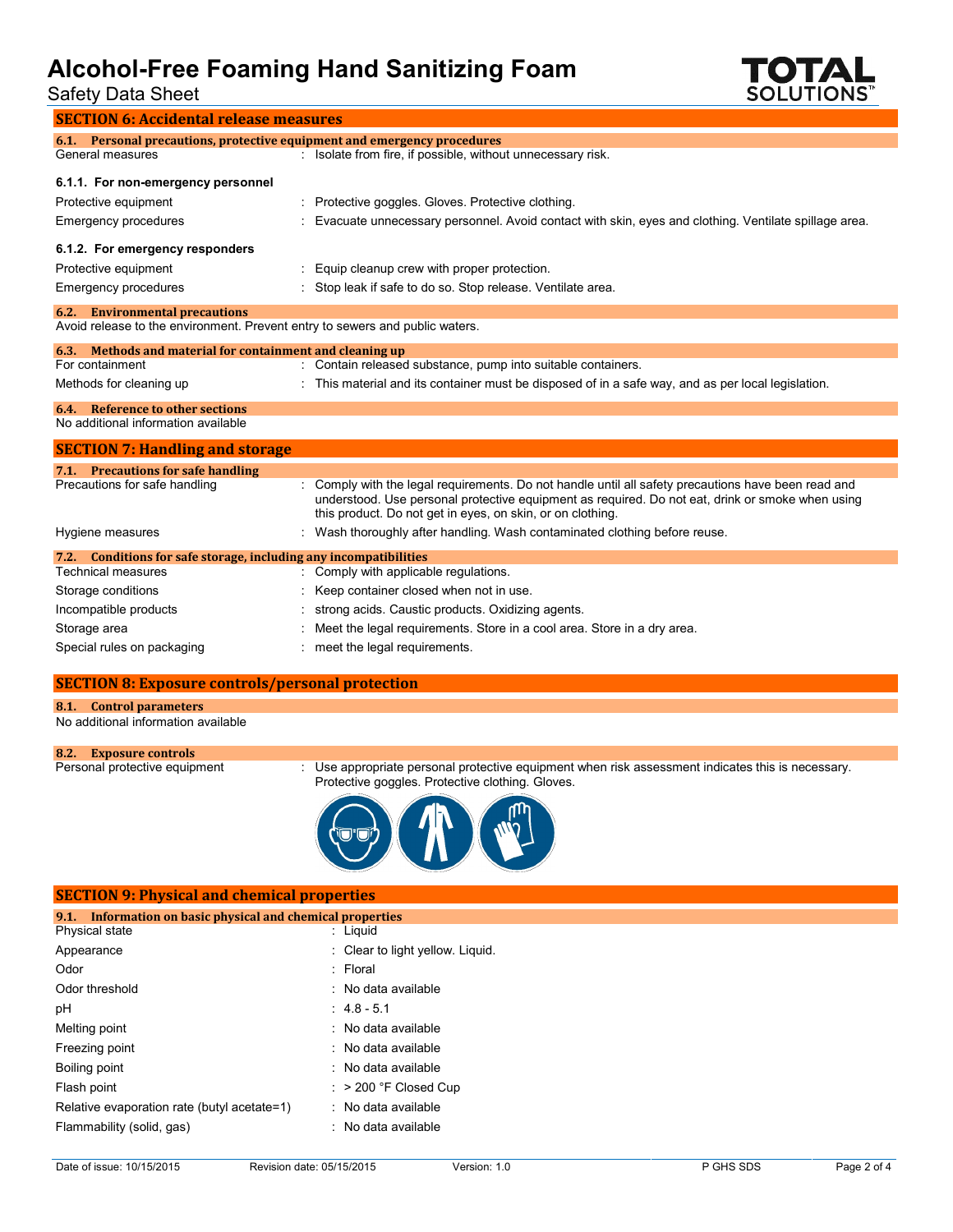Safety Data Sheet

| Explosion limits                | : No data available |
|---------------------------------|---------------------|
| <b>Explosive properties</b>     | : No data available |
| Oxidizing properties            | : No data available |
| Vapor pressure                  | No data available   |
| Relative density                | : No data available |
| Relative vapor density at 20 °C | : No data available |
| Specific gravity / density      | 1 $g/ml$            |
| Solubility                      | Soluble in water.   |
| Log Pow                         | : No data available |
| Log Kow                         | : No data available |
| Auto-ignition temperature       | : No data available |
| Decomposition temperature       | : No data available |
| Viscosity                       | : No data available |
| Viscosity, kinematic            | : No data available |
| Viscosity, dynamic              | : No data available |
| VOC content                     | : $< 0.1 \%$        |

#### **SECTION 10: Stability and reactivity**

#### **10.1. Reactivity**

Thermal decomposition may yield oxides of carbon and ammonia.

### **10.2. Chemical stability**

Stable under normal conditions.

#### **10.3. Possibility of hazardous reactions** Refer to section 10.1 on Reactivity.

#### **10.4. Conditions to avoid** No additional information available

#### **10.5. Incompatible materials** strong acids. Caustic products. Oxidizing agents.

### **10.6. Hazardous decomposition products**

Under normal conditions of storage and use, hazardous decomposition products should not be produced.

## **SECTION 11: Toxicological information**

### **11.1. Information on toxicological effects**

| : Not classified                                           |
|------------------------------------------------------------|
| : Not classified                                           |
| pH: 4.8 - 5.1                                              |
| : Not classified                                           |
| pH: 4.8 - 5.1                                              |
| Not classified                                             |
| Not classified                                             |
| Not classified                                             |
| : Not classified                                           |
| : Not classified                                           |
| : Not classified                                           |
|                                                            |
| : Not classified                                           |
| None under normal use.                                     |
| : Contact during a long period may cause light irritation. |
| Direct contact with the eyes is likely irritating.         |
| : Gastrointestinal complaints.                             |
|                                                            |

| <b>SECTION 12: Ecological information</b> |  |
|-------------------------------------------|--|
|                                           |  |
| 12.1. Toxicity                            |  |
| No additional information available       |  |